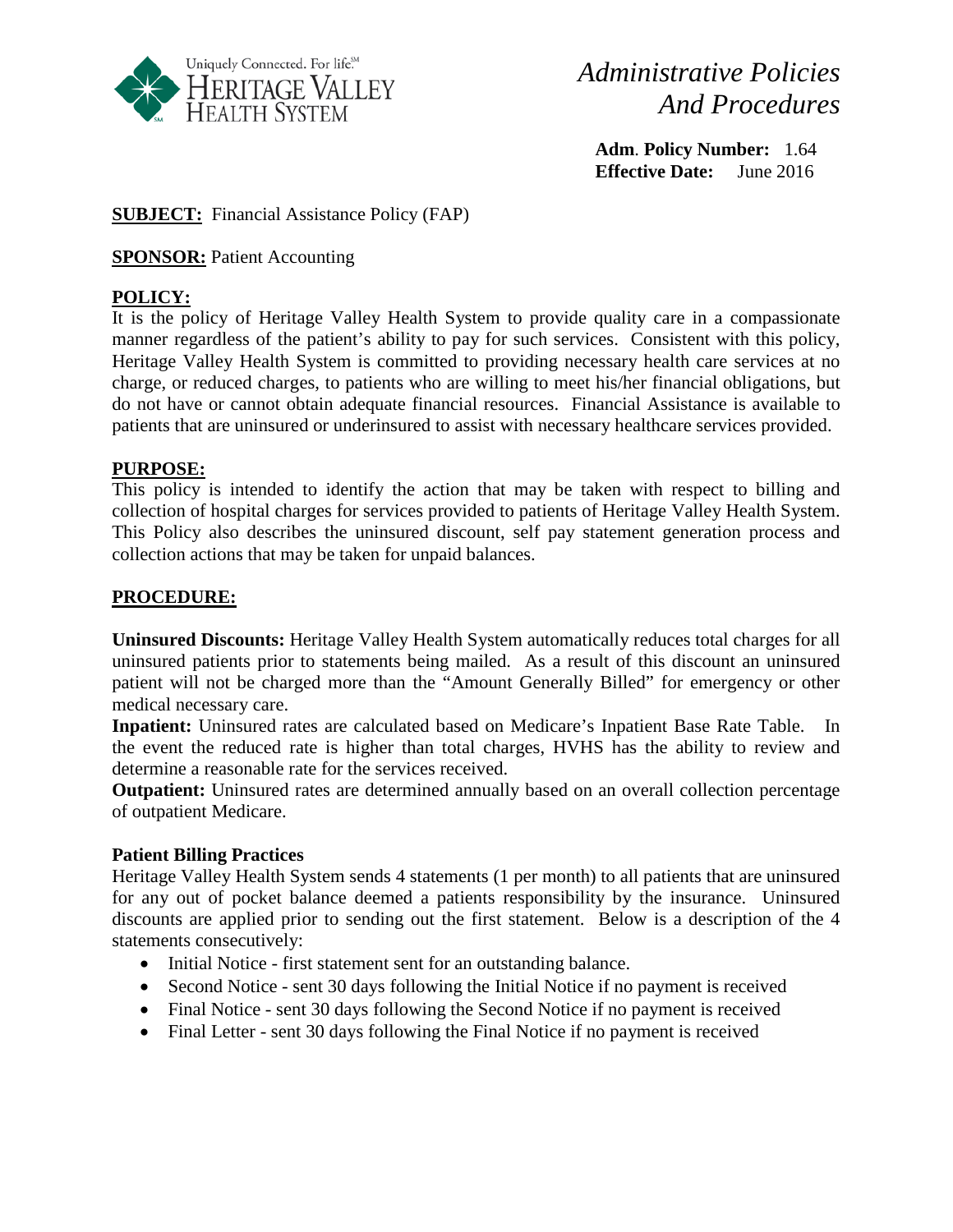Patients will continue to receive a monthly statement until the claim is paid in full. If a payment is received on a monthly basis collection activity will not escalate beyond the statement generation process.

Each statement provides a phone number, hours of operations for the Billing Office, a billing email address [\(BILLING@HVHS.ORG\)](mailto:BILLING@HVHS.ORG), the Heritage Valley Health System web site [\(www.heritagevalley.org\)](http://www.heritagevalley.org/) in an effort to facilitate the recipient in satisfying the debt. In addition each statement references Heritage Valley's Charity Care Program. The application can be requested via telephone, email or online.

If no payment is received during the self pay billing span of 4 months (or 120 days) of statement the claim is turned over to a collection agency for additional collection efforts. In addition to collection efforts from the agency delinquent debt will be reported to the credit bureau.

## **Financial Assistance Determination**

Heritage Valley Health System determines financial assistance based primarily on financial information provided on the Charity Care Application form. Applications for Charity Care are available in the Patient Accounting Department, Emergency Room, and all Registration areas. In addition the Charity Care application is available on our website. Patients can contact the Patient Accounting Department and request a copy of the application be mailed by calling 412-749-4200 or 724-773-5681. The Charity Care Application is also available to print from the web site. If additional assistance is needed, a representative from the Patient Accounting Department will be able to provide individual assistance. Heritage Valley Health Systems Payment Billing and Payment Center is located at 200 Ohio River Blvd. Baden, PA 15005.

To request financial assistance, patients will complete the Charity Care Application providing household income. If information included on the application is found to be incomplete the application along with all documentation accompanying the application will be sent back to the patient along with a letter indicating what information is required to complete the application process. The patient will need to review the information received, provide the additional information requested and return the application along with all applicable documentation for consideration.

The approval guidelines are based on **F**ederal **P**overty **G**uidelines (**FPG**) as established and updated annually by the Department of Health and Human Services. Various levels of assistance are established by applying percentages to the base established by the Department of HHS. The Heritage Valley Health System guidelines allow for the granting of assistance at levels of 100%, 75%, 50% and 25%.

Income qualifications for assistance:

- At or below 300 percent of the FPG qualifies for 100%
- At or below 350 percent of the FPG qualifies for 75%
- At or below 400 percent of the FPG qualifies for 50%
- At or below 450 percent of the FPG qualifies for 25%

Financial Assistance will be denied if the patient's income exceeds all of the above guidelines.

Policy No: Adm. 1.64 Page 2 of 5 Print Date: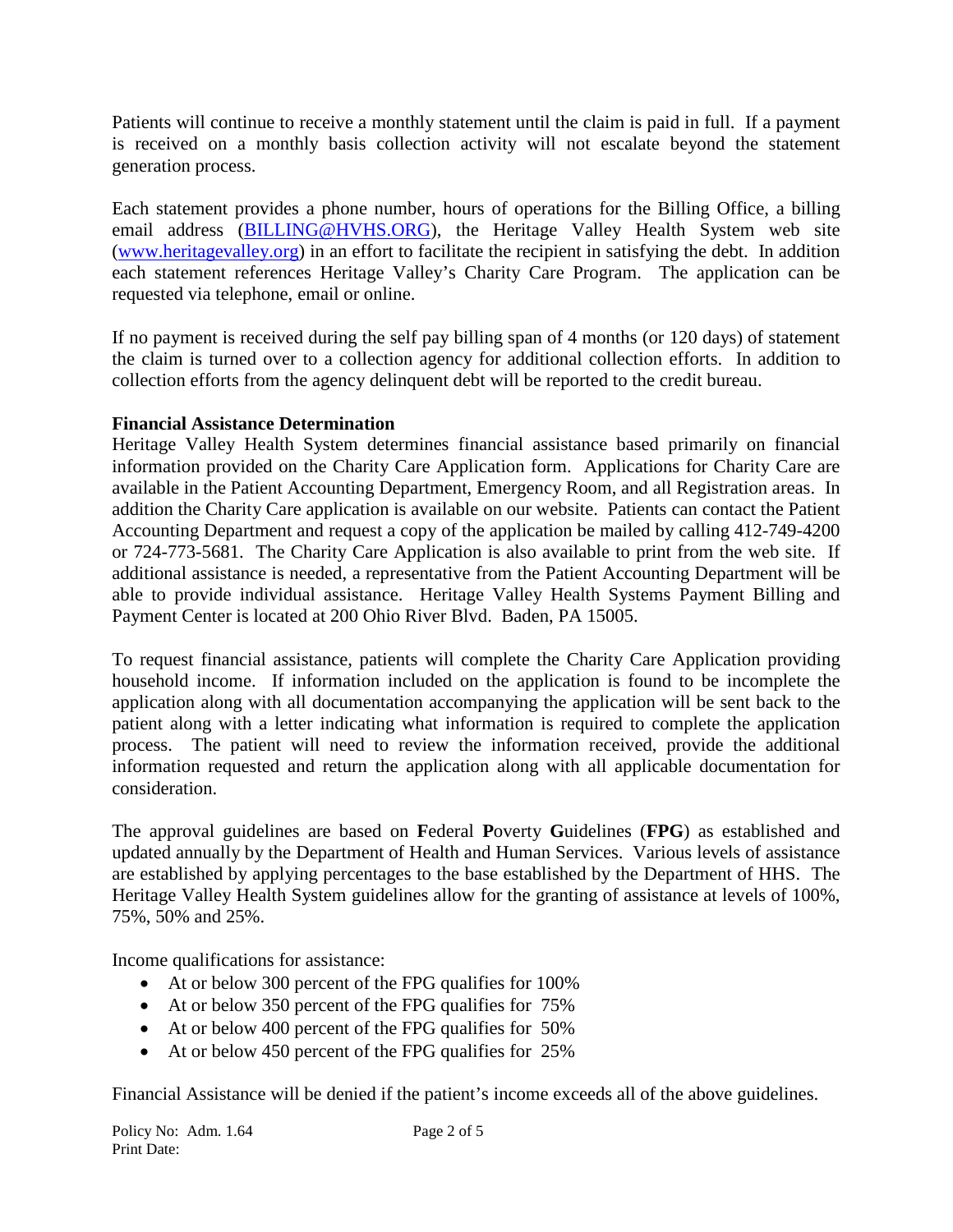Regardless of the outcome, all patients who apply for Financial Assistance are notified via a final determination letter. All communication is in plain language and easily understood.

## **Presumptive Charity Care**

Presumptive Charity may be applied when a patient appears to be eligible for charity care, but supporting documentation is not on file. In situations where a conversation with a patient, family member or advocate for the patient provides sufficient detail to support the patient's eligibility, Charity Care may be approved. Some examples of Presumptive Charity Care are:

- Patient is deceased with no known estate
- Individual not able to conduct him/her emotions to complete the application process
- Eligible for MA (MA HMO) residual balance (i.e. Medicaid spend down, patient share including deductible, copay, coinsurance amounts or non covered due to the Healthcare Benefits Package plan)
- Rare occasions as deemed necessary by Patient Accounts Management

Presumptive Charity is determined on a case by case basis. With the exception of balances after MA and MA HMO's the situation leading up to the adjustment are commented on each account.

### **Use of External Collection Agencies**

Heritage Valley shall not refer a patient's account to an external collection agency until the patient has received the above mentioned 4 statement / letter series. If after 120 days (4 statement/letter series) no communication has been received by the responsible party, the account will automatically qualify for collections. If Heritage Valley is unable to contact the patient via statements or phone due to incomplete address / contact information we may transfer the account sooner in the process in an effort to have the collection agency utilize their systems to identify better information to reach the patient. If no response is received the collection agency will report the unpaid balance to the credit agencies. This reporting will negatively affect the responsible party's credit score.

If the account is returned by the collection agency due to no payment Heritage Valley may turn the accounts over to a second collection agency or sell the old AR off for collection purposes.

### **Definitions and/or Limitations to the Policy**

- A charity care approval considers all prior dates of service and is valid for a period of 1 year following the date of determination.
- Charity care determinations apply only to hospital services (technical charges) and Emergency Room Physicians. Determination for charity does not apply to radiologists or other professional services, not billed by the hospital staff. See attached listing of providers covered by the Financial Assistance Policy.
- Services that are cosmetic or elective surgical procedures deemed non-medically necessary are not eligible for the Charity Care program.
- Patients, whose medical services would be otherwise covered by health insurance in an alternative setting or at an alternative site/facility, are not eligible for Financial Assistance /Charity Care.

### **REFERENCES:** 26 CFR Parts 1, 53, and 602

Policy No: Adm. 1.64 Page 3 of 5 Print Date: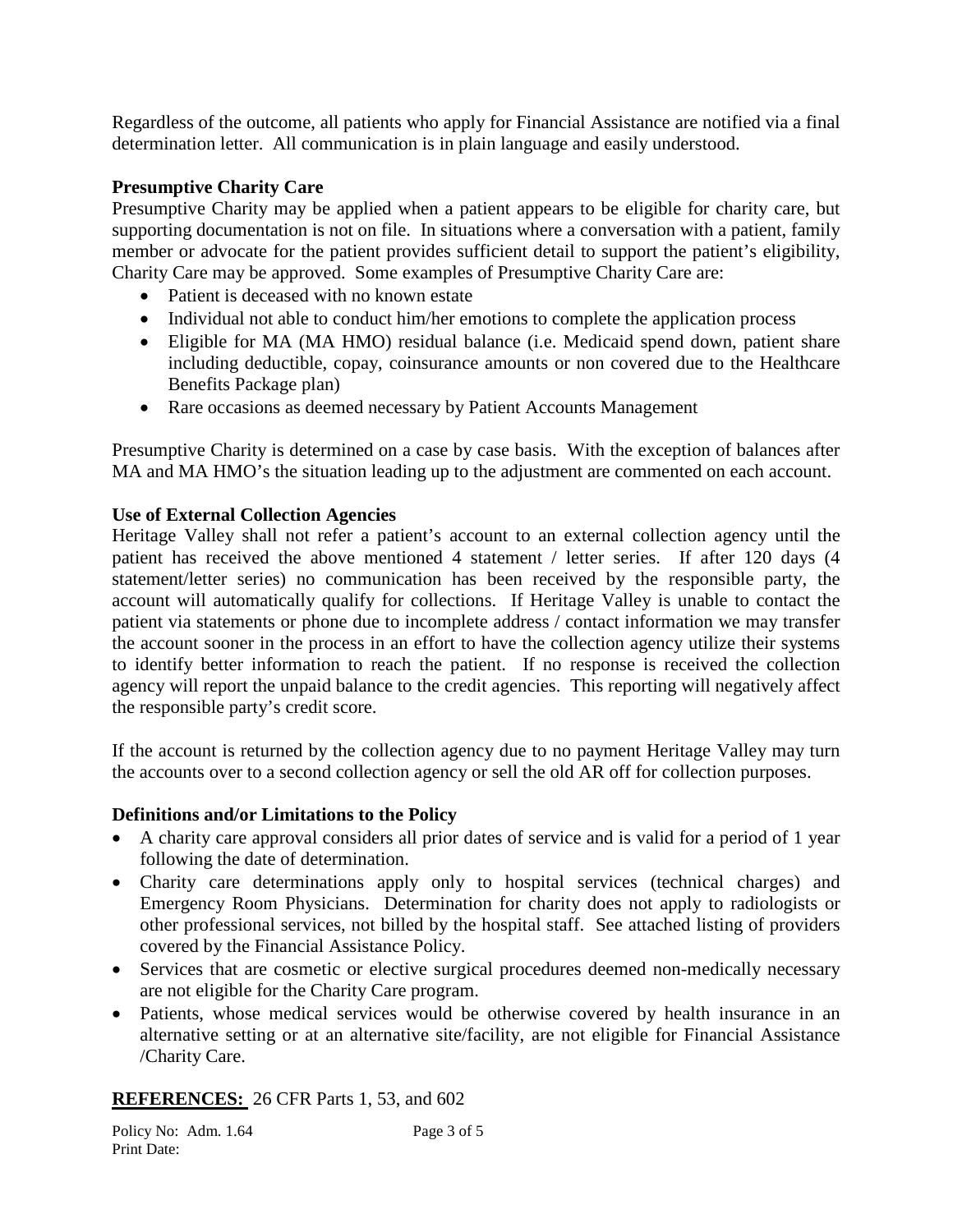### **Heritage Valley Health System, Inc. Employed Physician Listing as of July 1, 2016**

Beierle Jr., James M.

Doyle, Thomas A.

**Emergency Wound Care**

Barton, Michael E. Michael, Thomas P.

## Boulden, James R. **Family Medicine**

Boyd, Michael Arora, Vikram Cammarata, Shayla Hagberg, Stephen M. Campbell, Brian H. Lee, Soo Jung Coleman, John McKrell, Jonathan D. Dosch, Justin C. Thimons, David G.

## Eubanks, Marc J. **Psychiatry**

Flaherty, Sarah Bukhari, Lubna Forbeck, Lisa M. Dias Mandoly, Phillip C Gonzalez, David Harlan, Brent S. Graham, Lauren M. Pandian, Sujatha

Guido, Susan K. Sinu, Apolonia Harmon, Douglass M. Kutrovac, Kyle T. Leckey, Ronald D. Licata, Gaetano J. Montibeller, Joseph A. Page, Edwin H. Petroski, Adam J. Roth, Jacqueline M. Shumway, Gail J. Sidani, Ramzi S. Titchner, Timothy J. Tomsey, Alyssa K. Wenig, Linda N. Wheeler, Matthew T. Wong-Perez, Ruth E. Yealy, Rachel E.